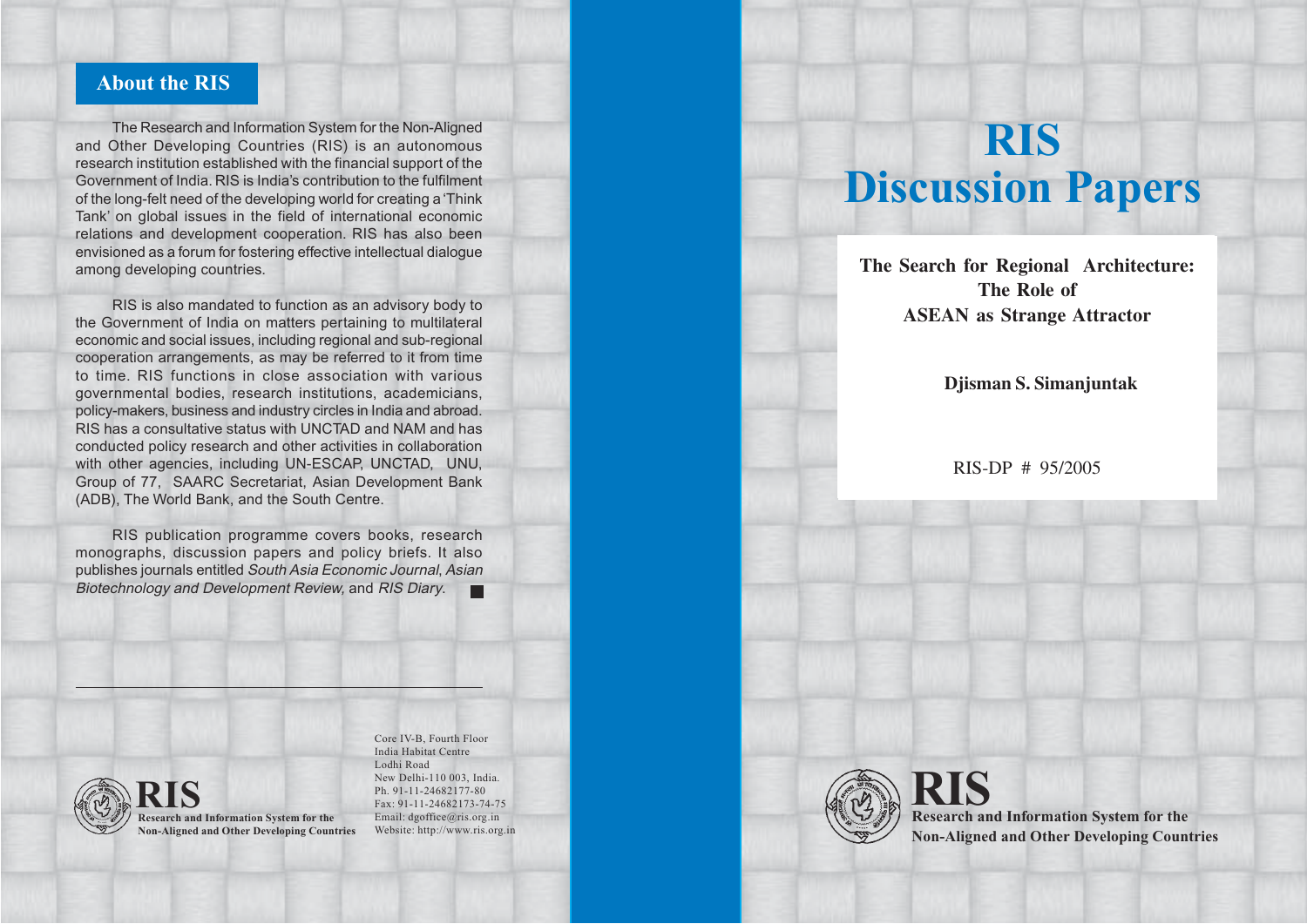**The Search for Regional Architecture: The Role of ASEAN as Strange Attractor**

**Djisman S. Simanjuntak**

RIS-DP # 95/2005

April 2005

Research and Information System<br>for Developing Countries Core IV-B, Fourth Floor, India Habitat Centre Lodhi Road, New Delhi – 110 003 (India) Tel: +91-11-2468 2177/2180; Fax: +91-11-2468 2173/74 Email: dgoffice@ris.org.in

RIS Discussion Papers intend to disseminate preliminary findings of the research carried out within the framework of institute's work programme. The feedback and comments may be directed to the author(s). RIS Discussion Papers are available at www.ris.org.in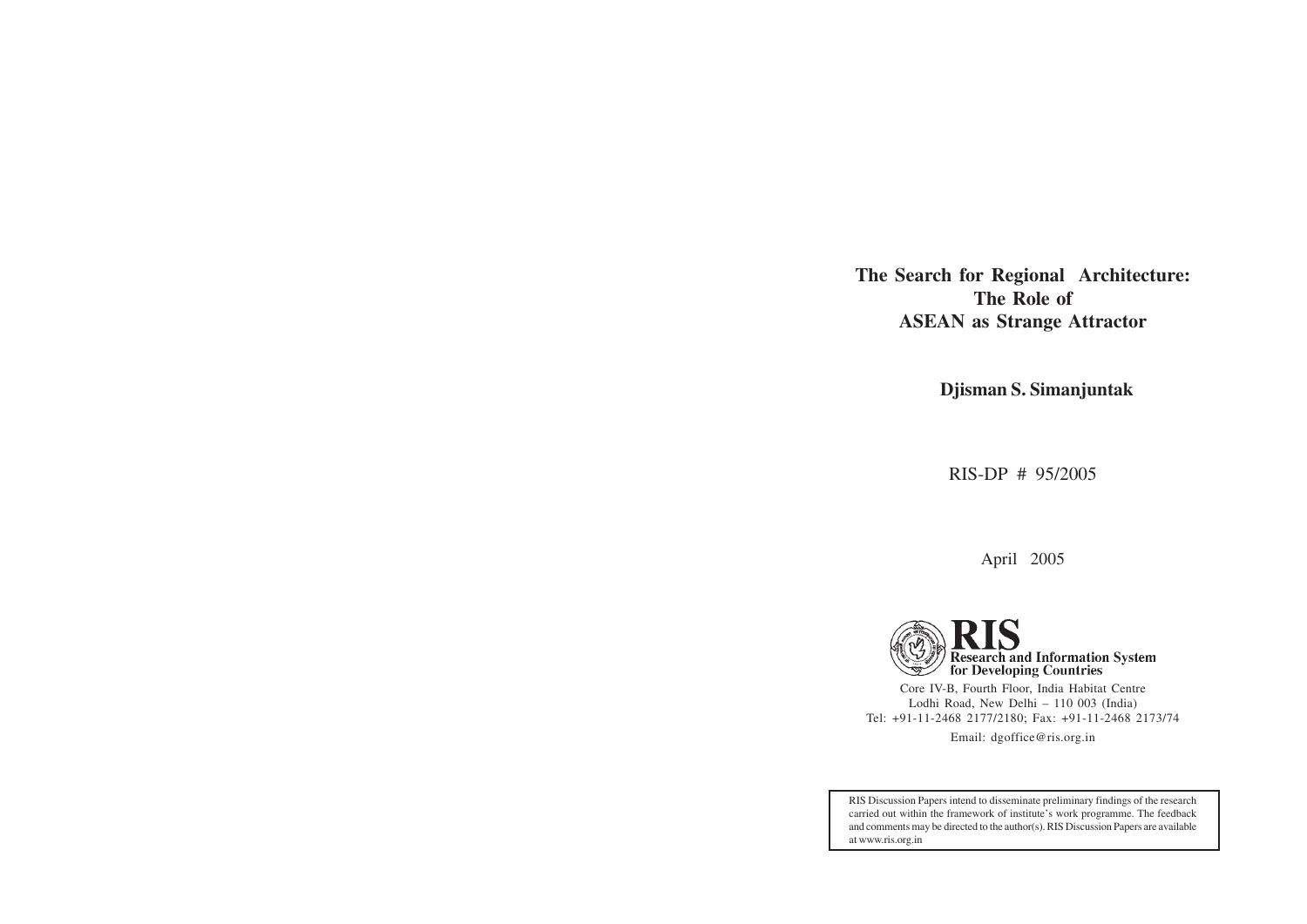**The Search for Regional Architecture: The Role of ASEAN as Strange Attractor**

#### **Djisman S. Simanjuntak\***

*Abstract:*There is one other important reason for arguing that a deep comprehensive ASEAN integration is indispensable under the current network of initiatives on external relations. Using ASEAN as a "strange attractor" for an East Asian integration is unlikely to bear fruits unless ASEAN is willing to set example. Even a deeply integrated ASEAN may still find it difficult to persuade the rest of East Asia on the merits of East Asian integration, given the very limited muscle of ASEAN in terms of its external trade and investments. Being a recipient rather than a donor of official development assistance ASEAN is handicapped in playing the role of champion in trade and investment liberalization. What ASEAN most realistically can do is to serve as the "hub for post offices" while major Asian countries seek to put aside differences in order to promote economic cooperation and integration. ASEAN has once missed the opportunity of playing the role of a champion of the ambitious regional integration of APEC. It should avoid committing the same mistake while endeavoring to promote an East Asian integration or even an Asia-wide integration.

# **Old Virtues of Pre-Crisis Development of Southeast Asia**

Southeast Asia in general and the crisis economies of Indonesia, Thailand and Malaysia have paid very dearly for the mistakes that led to the sudden breakdown of the East Asian development model in late 1990s. The severe crisis put Southeast Asia in a new unfavorable initial condition at a time

An earlier version of this paper was presented at the High-Level Conference on Asian Economic Integration: Vision of A New Asia, organized by RIS in Tokyo on 18-19 November 2004.

<sup>\*</sup> Chairman, CSIS, Jakarta and Executive Director, Prasetiya Mulya Business School, Jl R.A. Kartini, Cilandak Barat, Jakarta 12430, Indonesia E-mail: pmulya@rad.net.id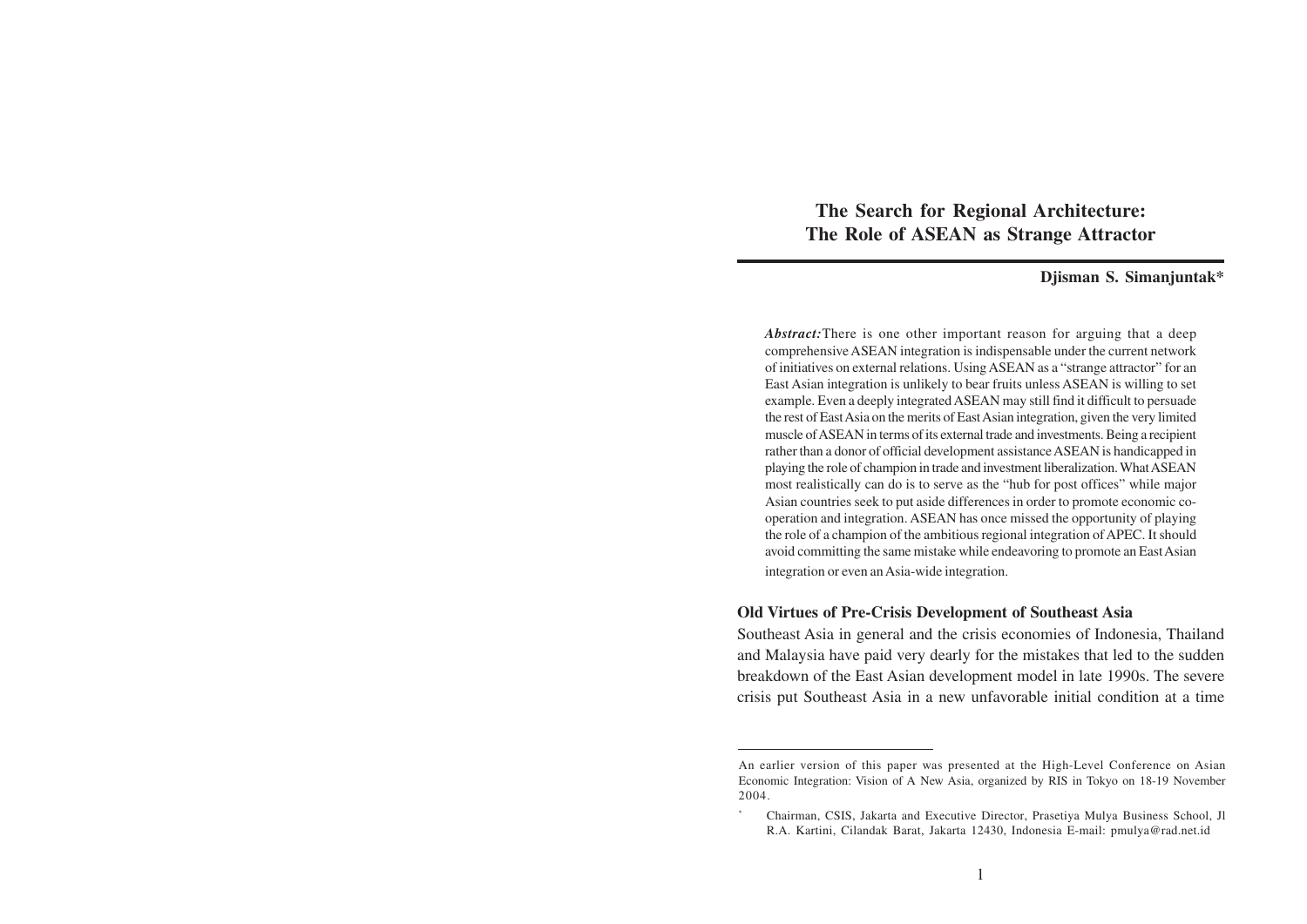when dramatic changes are occurring in the world economy. However, the crisis is not the end of history. It neither wiped out virtues out of the hitherto impressive development model. Leaders in politics, business and civil societies are well advised not to throw the model overboard just because it is not immune to crisis. No man-made thing is built to last free of any crises. In fact, troubles are inherent in man-made things. The latter frequently revenge against their makers as documented richly by Daniel Dennett. Nevertheless, under such imperfection some virtues lay durably hidden.

One of such lessons relates to the existence of local capitalist class who serves as an important mover of the process of capital accumulation. The ingredients needed for the emergence and growth of a competitive capitalist class have been scrutinized for a long time. Many studies on the subject come to problematic conclusions like the ones that trace entrepreneurship to protestant ethics or other similar sets of fundamental beliefs. Be it as it may Southeast Asia is home to diverse groups of people, including migrants from the southern fringes of the continent, who have proved innovative and agile enough to orchestrate a successful capital accumulation for over thirty years. The spirit and determination to venture may have a lot to do with migration. Those who move to a completely new home are faced with less inhibition while earning their bread. Many analysts tend to look down to some large business groups because of their dependence on artificial rents as source of profits. They are portrayed as being inferior to the capitalist classes of developed countries. Nevertheless, they did deliver as far as economic growth is concerned.

Innovative and hard-working capitalists require a friendly environment in order to set forth a sustaining accumulation of capital. Southeast Asian capitalists find indeed friendly governments on their side. The pro-business attitude of Southeast Asian governments was once unsurpassed in the developing world. Some governments went too far when they granted extremely anti-competitive measures that were very difficult to overcome. Import of goods and services was exposed to severe restrictions. The same applied to foreign investors in some sectors. The very high protection in favor of incumbents explains partly the high concentration in Southeast Asian business.

Southeast Asian governments were not alone in the belief in high protection as ingredient of a successful incubation of local capitalists. Virtually all developing countries suffered from similar diseases. However, Southeast Asian governments were never as strongly opposed to capitalism as some countries with strong affinity toward nationalism and uncoupling from world capitalism. They also preceded many other governments in the developing world in shifting to a less protectionist policy. Proximity to South Korea, Chinese Taipei, Hong Kong SAR and Japan allows Southeast Asia to learn more quickly about the export success of the Asian newly developed economies. When the yen appreciated strongly in the wake of the Plaza Hotel Accord of 1985 pressures were created for the relocation of a wide range of processes out of Japan. Southeast Asia offers an obvious alternative location. At about the same time a freely falling oil price hit Indonesia, Malaysia and Singapore badly. In the cases of Indonesia and Malaysia the high-protection policies were deprived of their fuel: subsidies to loss-making state enterprises.

While the pro-business policy is maintained, Southeast Asian governments announced major initiatives on liberalization in the mid-1980s. Through unilateral initiatives the high-protection policies were dismantled. Restrictiveness of trade licensing, notably import licensing, was reduced greatly through substitution of less-restrictive measures for highly restrictive ones, conversion into tariff of certain measures, and even outright removal. Transparency of the tariff system was improved. Tariff rates were cut deeply. Where the rates remain high drawback system was created to insulate export against the detrimental effects of high tariff rates. Export promotion measures were adopted. They centered round the drawback system, which in some cases, implied export subsidy, and preferential export financing. The export bias was soon dismantled due to strong opposition from the United States and the European Union (EU). Nevertheless, it helped ignite enthusiasm about export among hitherto inward-looking capitalists of Southeast Asia.

A managed opening was among the contributing factors to the highgrowth episode that Southeast Asia enjoyed in the ten years before the financial crisis of 1997. Needless to say, openness alone does not lead to growth. In addition to the pro-business attitude, political stability, higher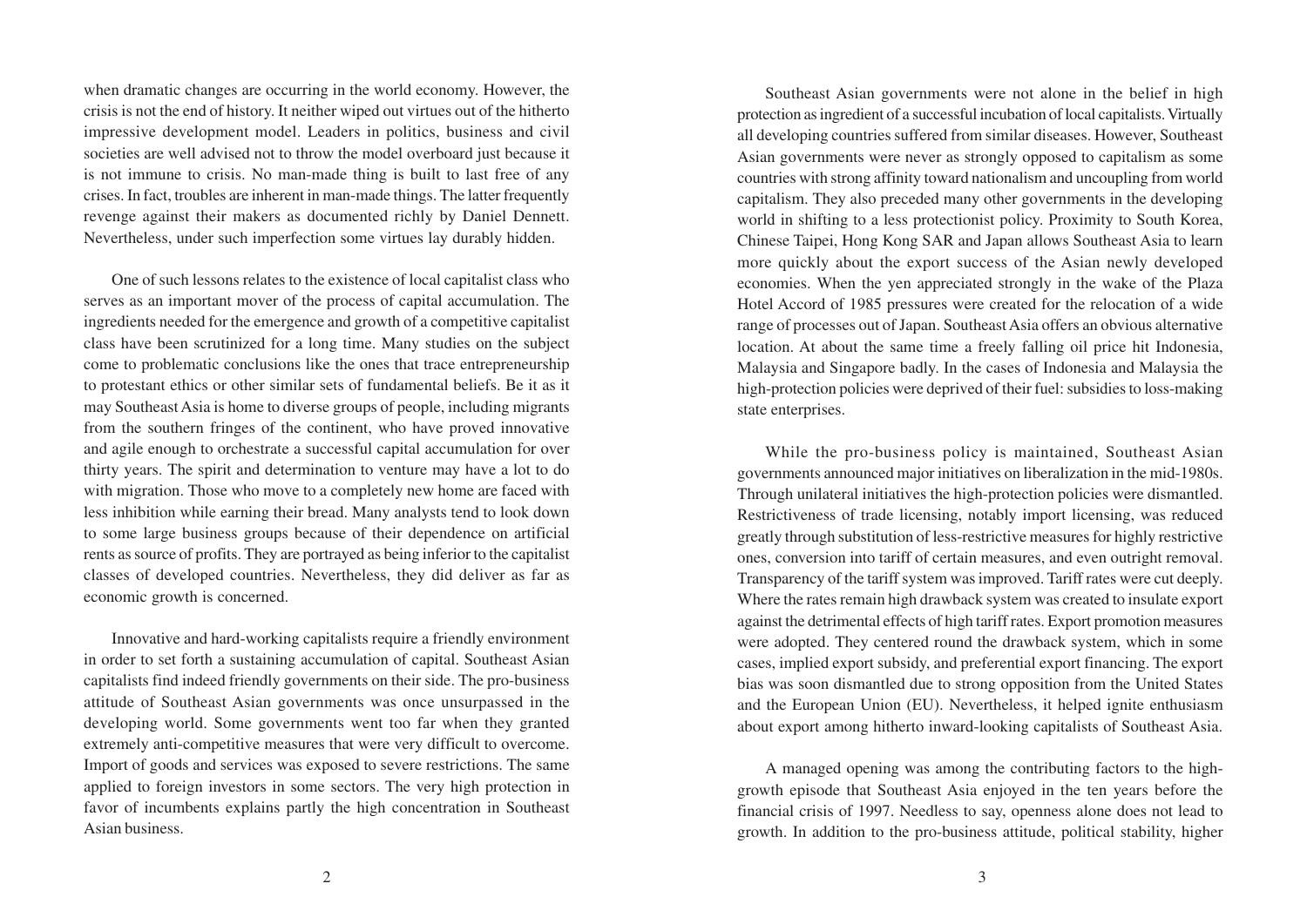stock of human capital, industrial peace, and hard-work are of equal importance, however important openness is as window through which local traders and investors seek to acquire international best practices of business.

While advancing openness to the rest of the world Southeast Asian speed slows down with geographical coverage of the initiatives. It is highest in the case of unilateral liberalization, moderate in the case of regional liberalization and lowest in the case of multilateral liberalization or the WTO process. Up until mid-1980s Southeast Asian governments were allergic to using the word "integration" in the context of ASEAN. It was associated with loss of sovereignty. They emphasized resource-pooling measures such as the ASEAN Industrial Projects (AIPs), the ASEAN Industrial Complementation (AIC), including "brand-to-brand complementation, and the ASEAN Industrial Joint Ventures (AIJVs). "Market sharing" or reduction of barriers to intra-ASEAN trade was made ridiculous in that it was offered in areas, which were of no relevance to ASEAN trade. Bolder reduction of trade restrictions was confined to products that emanate from ASEAN projects. The discussion about ASEAN free trade area dragged on. It took ASEAN 25 years of existence to agree on AFTA. By the time AFTA was largely completed, China already catapulted itself into its current status of one of the most integrated "regions" with the enormous potentials it offers together with Hong Kong SAR and Chinese Taipei. Some other economies managed to secure unrestricted access to the world's largest markets such as Mexico in North America through NAFTA and transition economies of East Europe by way of projected membership in the EU. When it comes to regional integration ASEAN is clearly a latecomer and a reluctant one in that category. Had ASEAN moved faster, the phenomenon of "China taking all" would have turned less hysteric and, thereby, less disadvantageous to ASEAN. Admittedly, ASEAN countries do also enjoy benefits from the high growth of China by way of the "re-spending effects". Yet the lesson remains. In a rapidly changed environment high speed of policy changes is of the essence. ASEAN leaders do not seem to have learnt the lesson. Despite dramatic changes in the global economy ASEAN's highspeed progression to deep integration is hardly visible, notwithstanding the adoption of new cooperation umbrellas such as the ASEAN economic community.

ASEAN integration has not been a major factor in the high-growth period of the last ten years prior to the financial crisis of 1997. Its contribution is of different kinds. ASEAN helps crate a peaceful and stable environment, which investor rates very high while choosing a location. It was perceived to be the most successful among regional groupings in the developing world. Such perceived success amplified the visibility of ASEAN in the world economy.

ASEAN success in the 1970s and 1980s is partly attributable to external environment. Under the Cold War leaning to the capitalist world is a rarity in the developing world. Non-communist Southeast Asia was part of the rarity. Transnational corporations from North America, Western Europe and Japan did not have much choice when they look for relocation at postmaturity stage of in the industry life cycle. Advances in transportation and information and communication technologies (ICT) include de-massification technologies that in turn allow producers to disperse processing around the globe without worrying about costly disruption or prohibitively expensive inventories. Thanks to the advances in ICT services mechanization increased. Equipment-intensive services become increasingly tradable. The same services can be delivered to users around the globe at virtually the same conditions. Thanks to the "law of cultural selection" or the unavoidable spreading of any best practices from their points of origin to the entire world it is only a matter of time when best precuts and processes arrive in Southeast Asia. However, the geography of their spreading depends in no small measure on the "gravity" of each of the alternative locations, and gravity is a function of the masses of and the distance between interacting economies. In a world of freer movement amalgamation into a larger economic grouping promises greater benefit than it does in the world of highly restricted movement, though it sounds counter intuitive, considering that benefits of regional integration are said to depend greatly and positively on the level of the preferential margin.

# **Post-Crisis Initial Condition and Return to High Growth**

From the perspective of physical geography Southeast Asia is a mixed blessing. Being archipelagic or virtually coastal no point on its land area is located far from the sea. Wherever one leaves, the sea is nearby, though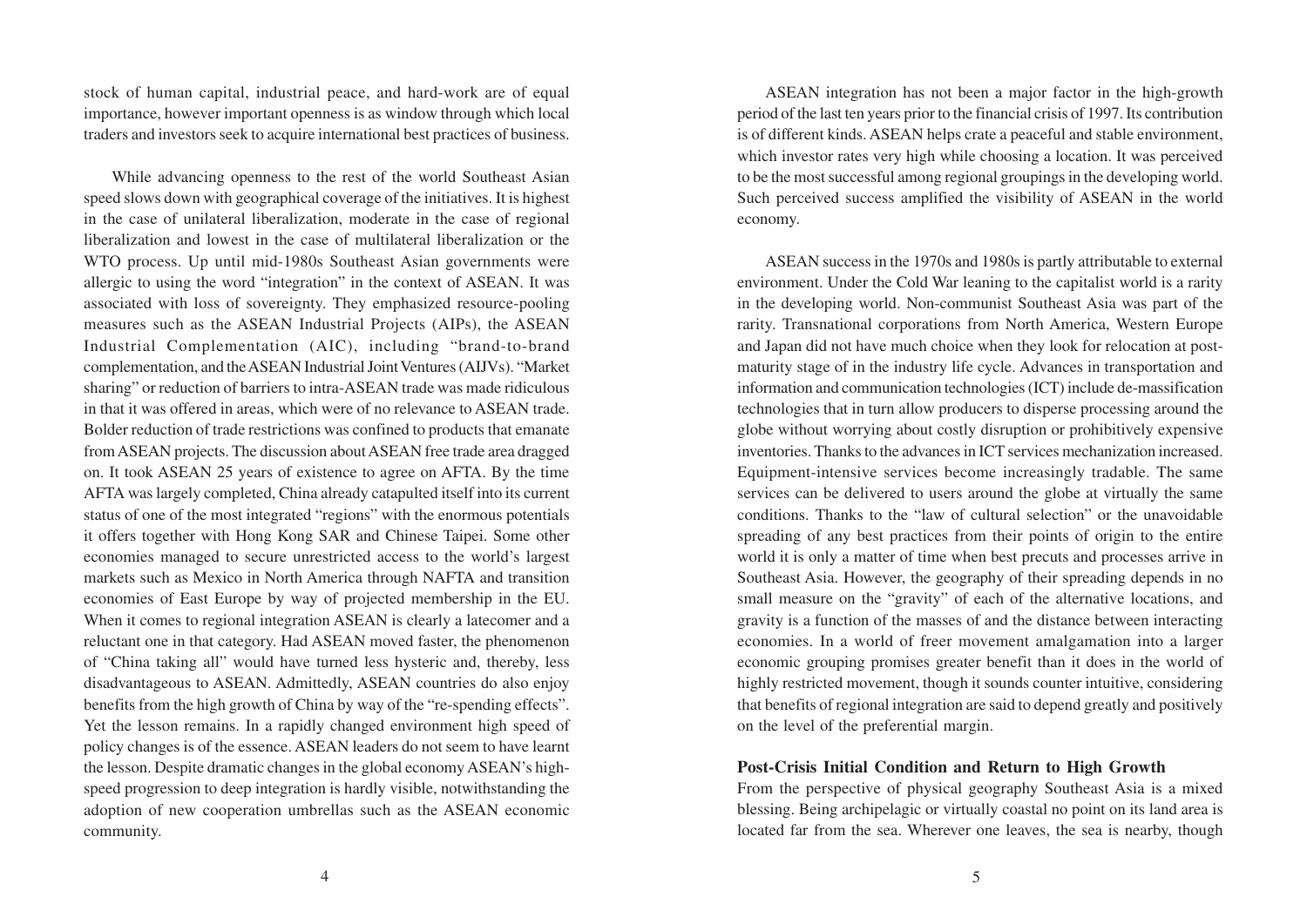Lao is a land-locked country. Such proximity to the sea can be advantageous, considering that most cosmopolitan centers are located in coastal areas or very close to them. Genetically speaking Southeast Asia has been a success. The region's share in world population has been on the rise, though it falls far short of those of China and India. Arguing that a rising share in world population is a sign of success may run counter to the traditional Malthusian view. Southeast Asia is also home to invaluable genetic land and sea biodiversities, attracting no less than Alfred Russell Wallace, the codiscoverer of the law of natural selection. The biodiversities offer diverse sources of livelihood for humans, including some delicacies such as bird nest, shark's fin, sea cucumber, highly valued coral fishes and clams. Yet, a rising share in world population points out to competitiveness in providing basic needs, notably staple foods, basic health services and basic social amenities. It also proves the ability of a region to live with rather than to fight against diversity. Both China and India are monuments of genetic diversity, though modern naming wrongly suggests uniformity. However, there is a fundamental difference between a mere genetic species and a man-made thing such as a commonwealth, a country, a state, or a republic or group of republics. Number of population and length of survival are good enough to indicate the competitiveness of a biological species. Measurement of the competitiveness of a republic or group thereof is much more complicated. If one denotes genetic resources with P, expected length of life with L, and utilities net of hazards that one enjoys the whole life through with U, "meaning" of life could perhaps be written as  $H = f(P, L, U)$ . Success of a commonwealth could then be written as  $S_i = H_i / H_w$  where i stands for countries and w for the world.

Culture understood as the entirety of man-made things is critical to H. Some of its elements are destructive such as wars, terrorism, illicit drugs trafficking, child trafficking, women trafficking and piracy. Others add to H tremendously such as the discovery of fire, the discovery of disembodied memories as one finds in cave paintings, domestication of plants and animals, the discovery of the wheel, the discovery of ocean-sailing, the discovery of the Copernican solar system, Newton's laws of motion, James Watt's separate condenser, Mendel's laws of cross-breeding, Maxwell's electromagnetism, various nature's constants, Einstein's  $E = mc^2$ , the uncertainty principles,

the double helix, and countless of other discoveries that form the current stock of human knowledge and skills. A nation or group thereof can, therefore, be seen as "gene-culture" co-evolution. Its success depends on the shares in the "gene pool" as reflected in population and in the "memes pool" as reflected in contribution to the stock of human knowledge and skills and capabilities to make use of knowledge and skills.

Picturing current Southeast Asia as "Eden" of gene-culture co-evolution would be a sheer exaggeration. Southeast Asians were perhaps the domesticator of the taro. There is also a non-zero probability that Southeast Asians or their ancestors domesticated rice for the first time. They were also the ones who brought into commerce precious spices of nutmeg and clove and mothered, thereby, the age of commerce that spanned the entire globe. Ironically, the spices trade aided the rise of a number of wealthy houses in Europe and North America, but left hardly any granules of wealth in Southeast Asia. Long-distance sailing was perhaps discovered for the first time in Southeast Asia by the ancestors of current Aborigines of Australia and those of the Polynesians. The seas of Southeast Asia and the South Pacific offer more conducive conditions for long-distance shipping than either the Mediterranean or the Caribbean seas. Indeed, some like Stephen Oppenheimer believes that Southeast Asia was the cradle of civilization, but the remnants were buried under the South China Sea, the Java Sea and the Strait of Malacca. Be it as it may, Southeast Asian contributions to civilization are older than antique. Recent times witness hardly any outstanding contributions of Southeast Asian origin.

The counting of blessings is meaningless without a corresponding counting of possible curses and handicaps. In terms physical geography Southeast Asia has a number of disadvantageous sides, too. During interglacial periods a great deal of its land areas is inundated as it is in the current era. The reverse occurs during glacial periods when sea level can fall by as much as over 100 m in some places. The monsoon is also not a total blessing. It sometimes oscillates in an extreme way. In a life time every Southeast Asian has a chance to witness the two forms of extreme oscillation. Soil is thin and vulnerable to desertification. Physioeconomists argue implicitly that man-made thing is not going to last long in the tropics.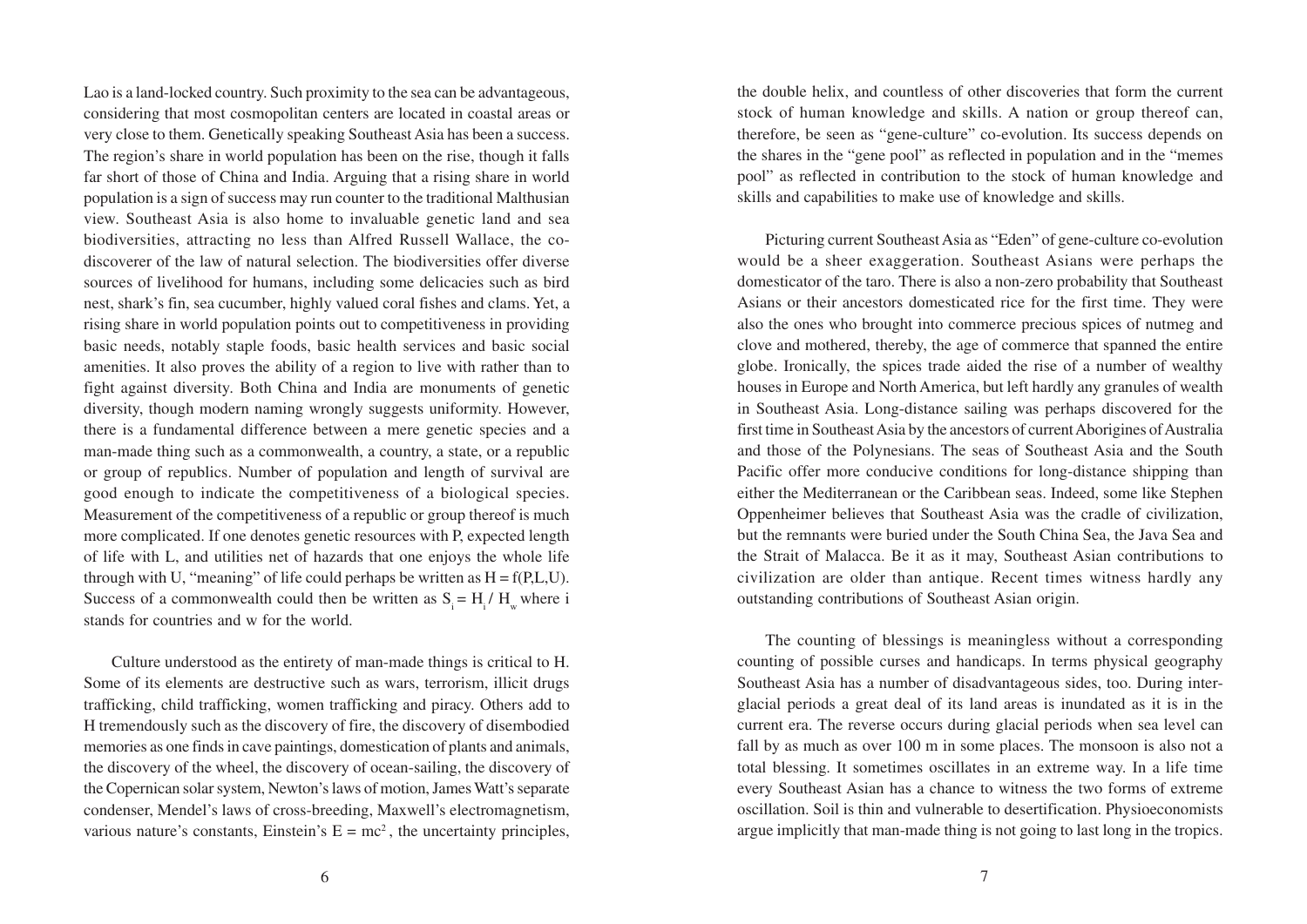The equator favors diversity of smallish designs rather than massive creatures of small number. The energy needed for homeostasis in the tropics is smaller than that in temperate climates. Plenty is less compelling than it is in temperate habitats. Furthermore, the high diversity also applies to germs. The fruits of toiling can easily fall victim to epidemic diseases. This physioeconomic argument sounds racist or even fatalistic. Yet, there may be some grains of truth in it. To arrive at the same stock of wealth builders in the tropics have to work longer under the unforgiving heat and humidity. They have to pile more to enjoy the same stock of net wealth. Unfortunately, little has been done as fas as empirical testing of the physioeconomics hypothesis is concerned. The field of study is also unpopular given the inability of human to steer the course of development implied in the hypothesis.

Of the pending issues facing Southeast Asians some are very mundane in nature. National borders in the region do not coincide with ethnicities, religions or ideologies. Some border disputes have been defused for a long time. Notwithstanding increased subtlety in dealing with border disputes some borders continue to pose a risk to regional peace and stability as long as they are kept in the "magic bottle" rather than resolved. Ethnically speaking no country in Southeast Asia is a uniform entity. Each is home to ethnic diversity, which differs only in degrees. Religion-wise the region is no less colorful. All the major religions have substantial followers among Southeast Asians. They pile above each other to form a syncretic mixture of really adhered teachings of religions, though some seek to follow the puritan way at all costs. Unfortunately, living with diversity has not been in the repertoire of human ingenuity. Humans sometime prefer simplification to the point that they become intolerant to variations. Living with diversity is an art that Southeast Asians are yet to master, if they are to do justice to the diversity of nature in which they live and the diversity of cultures that Southeast Asians accumulated over tens of millennia.

Indonesia of the early  $21<sup>st</sup>$  century still grapples with symptoms of disunion. The Java-centered political power has been found excessive by different groups of people in other islands who in different points in time rebelled against the central government. Even today the northern-most province in Sumatra and the province of Papua are home to rebellions, which include independence in their stated goal. The widely advertised religious tolerance appears to have gotten thinner. Moslems and Christians of the same ethnic groups fought sporadic bloody wars in Ambon and Central Sulawesi. Admittedly, Indonesians have made a lot of progress in respect of democratization in the post-crisis period. However, the largest member of ASEAN is faced with a non-zero probability of frightening surprises along primordial lines erupting while the country surfs the life cycle of democratization.

The Northwest fringes of Southeast Asia are also faced with a wide range of conflicts. The fifth most populous member of ASEAN, Myanmar, is in the international lime light of human rights violation. Thailand is not an arcadia either. Its central government and, perhaps also its Buddhist majority, are yet to learn how to live together as one nation with their Moslem brothers and sisters in the South. In the Northeast of Southeast Asia, the Philippines, followers of two Abrahamic religions, Christianity and Islam, still live in mutual distrust. Cambodia was a theatre of genocide only a few years ago. Throughout Southeast Asia self-proclaimed indigenous people dislike the success of Chinese Southeast Asians in business. Chinese Indonesians for instance have been repeatedly fallen victim to amok running that erupts in the wake of power struggles.

Southeast Asia of the early  $21<sup>st</sup>$  century is, in other words, a region of multifarious transition. On top of the issues of ethnicity, religion and political pluralism some difficult issues of development loom large. By and large Southeast Asia has been a case of success of the reform wave of the last quarter of a century. Singapore has made it to the "first world" in only one generation. Malaysia is nearing the threshold of a developed economy. Thailand is catching up very closely with Malaysia. Indonesia, too, has returned to moderate growth after the devastating crisis of the 1997-1998. The Philippines who was first to industrialize among Southeast Asian countries is muddling though, aided by a large-scale export of labor services, including professional workers. Vietnam has been growing at over 6 per cent, Lao PDR at nearly 6 per cent and Cambodia at over 5 per cent a year since 2000. Little is known about the economic development of Myanmar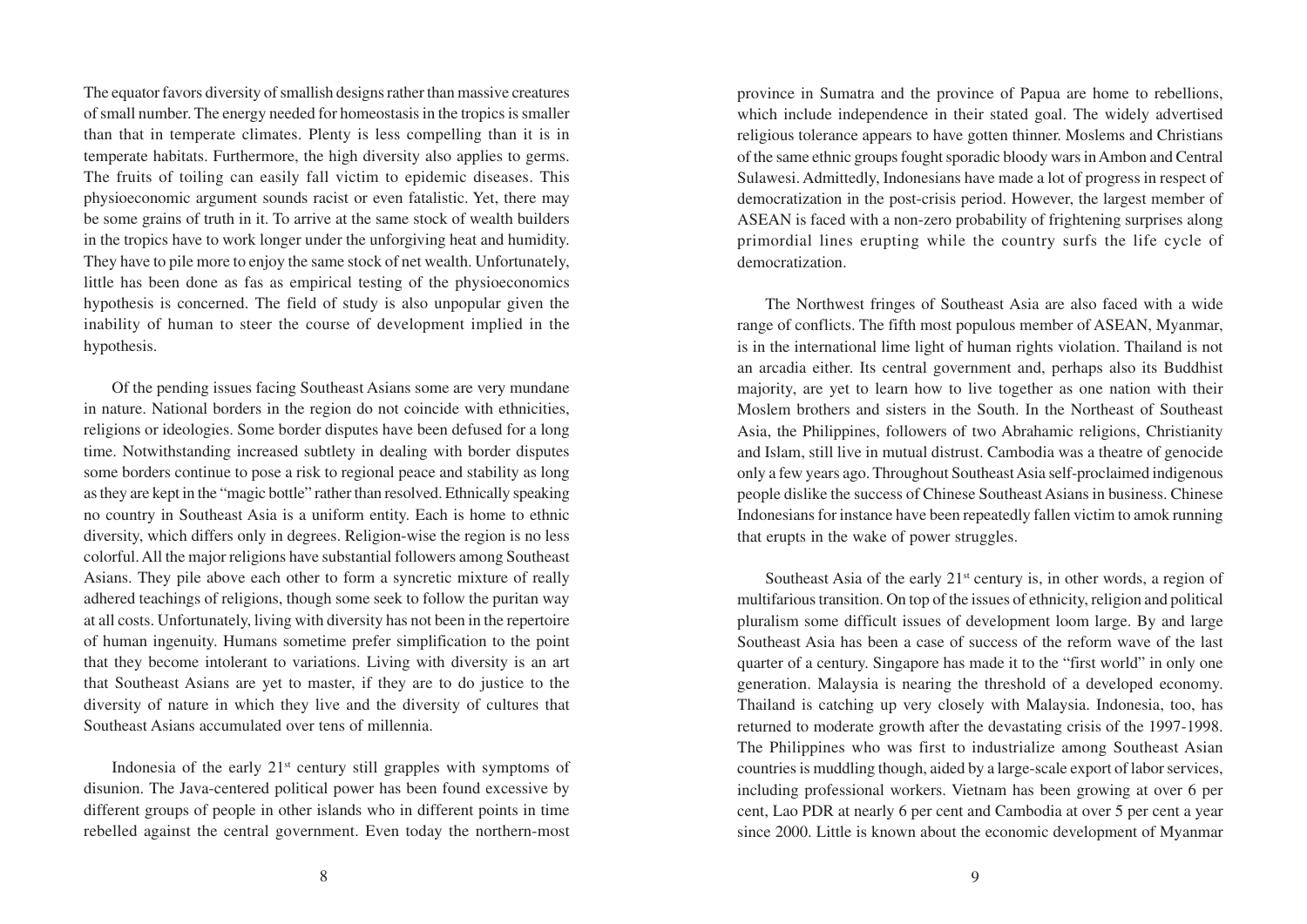other than the facts that Myanmar is richly endowed with fertile soil, forestry resources, gemstones and a large share in the production of illicit drugs. Casual observation suggests that Myanmar has benefited from the Southeast Asian growth, in spite of a largely isolationist development policy. However, the distance separating Southeast Asia as a region from developed regions has remained enormous.

A large number of Southeast Asians live in subsistence. They have to struggle for a better tomorrow with an inadequate stock of human capital. Southeast Asian natural capitals have been depleted to a great extent without corresponding increases in man-made capitals: physical capital and human capital. Transplanted institutions such as popularly elected government, the judiciary and the modern firm are yet to take roots in the political universe of Southeast Asia. Pre-requisites of a modern commonwealth such as equality of citizens before the law are yet to be established. Practices of governance in politics, business and societies leave a great deal to be desired in spite of a region-wide movement in the post-crisis period to promote them. Corruption is rampant and seems to have destroyed the signaling of information in some countries. It exacerbates the problems of uncertainty and the costs involved in dealing with it. Anti-corruption program is notoriously dubious.

Needless to say, the damages that arose out of the crisis of the late-1990s take time to heal. Indonesia's per-capita GNP is yet to return to 1997 level. Capital formation as fraction of GDP plunged in the crisis economies of Indonesia, Malaysia and Thailand in contrast to an exorbitant rise in China. Southeast Asian trade suffers from a deceleration while China is enjoying a crescendo. Flows of foreign direct investments to Southeast Asia with the access to competencies and markets that are associated therewith have been diminishing while China is "flooded" with them. In fact even the stock of foreign direct investment has been diminishing in Indonesia, and the trend is yet to reverse. The capital drain is even more disturbing, if one takes into account other flows such as debt capitals. The annual average of aggregate net resource flows to Southeast Asia fell from \$ 41456 million in 1992-1996 to \$ 22306 million in 1997-2001. Total external debt of Southeast Asia overshot from \$ 371329 million in 1996 to \$ 652287 million in 1998 before it went down to \$ 558806 million in 2002 following the fall in budget deficits and rise in current account surpluses. External debt service payments rose in tandem from \$ 47753 million in 1996 to \$ 55343 million in 2002. The region is confronted, therefore, with severely tightened constraints. The outlook is not totally gloomy. After all Southeast Asians have demonstrated their capabilities to survive the onslaught of the financial crisis of 1997-1998. On a number of accounts Southeast Asia still appears as bright spot in the world of developing economies, though not as bright as China. How fast Southeast Asians can return to high growth depends, however, not solely on regional conditions. It also depends on changes in the global environment.

## **Seeds of Conflicts in the Second Wave of Globalization**

A good understanding of the co-evolution of competition and cooperation at the global level is a *conditio sine qua non* for a winning return to a shared and sustainable high growth. The word "globalization" has been used so frequently, one may find it disgusting to be confronted with it again. However, dwelling on it is an eternal agenda for fundamental reason relating to life's evolution. Life perhaps sparked only once in only one coordinate of physical geography whence it radiated to the entire earth. Ancestors of modern humans perhaps descended from the trees to the savannah only once and in a single coordinate of physical geography. Their descendents migrated and filled the earth within a relatively short period of time. As the descendents found new habitats some replicated or even successfully, perhaps because the niches they were settling happened to be so richly endowed as to allow the use of time on capital formation, notably the production of tools and domestication of plants and animals. Large number in turn set forth a physical differentiation. The little technologies that they brought along from the *Urhome* also evolved into an increasingly complex diversity. Following variations in physical environments and technologies different ways of how humans relate to each other, to their ancestors, to the future, and to nature, including other life's forms evolved. The dispersion of humans to different coordinates of the globe and the cultural differentiation that goes along with it is the first wave of globalization. It is centrifugal in nature and, thereby, laden with little seeds of conflict. Underprivileged members of a community could opt to avoid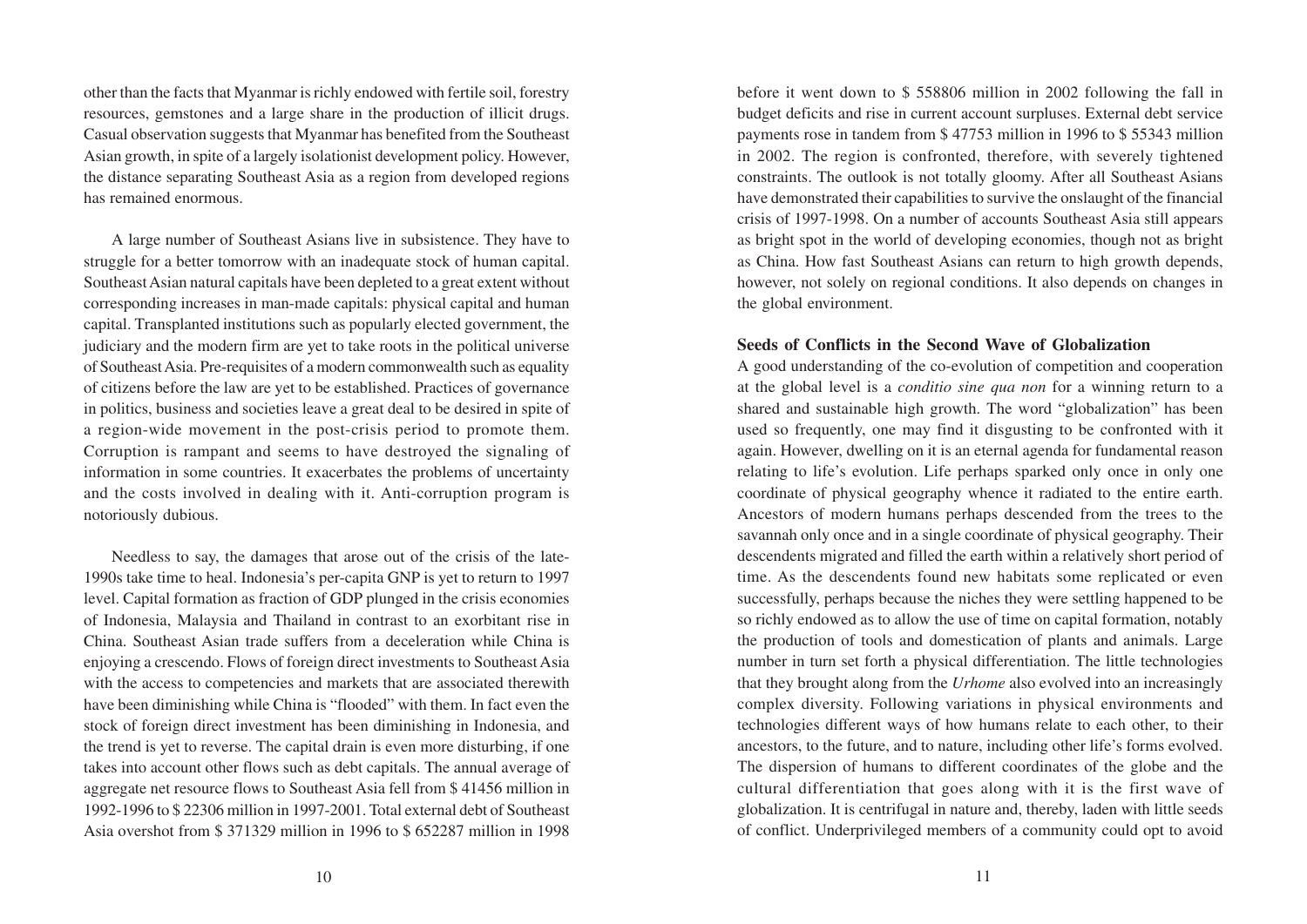diametrical competition with the privileged ones and move on farther away to the four winds. The first wave ended perhaps 12 thousands years ago with the colonization of the Americas. The second wave followed millennia later. It was a wave of conquests. Larger villages took over smaller ones, allowing the conqueror to build cities and larger commonwealths, states, on cities. It culminated with the victories of European clerics, traders and mercenaries over local elites of Asia, the Americas and Africa. Unlike differentiation that was characteristic of the first wave of globalization it was confiscation of treasures and forced conversion into imported religions that serve as the distinguishing features of the second wave of globalization. The second wave is centripetal in nature. People fight their way to unusual concentrations of resources such as salt, coal, gold, nickel, silver, copper, zinc, diamond, cod, whale, nutmeg, clove, pepper and sandal wood. They race to secure a share in the world's most beautiful beaches, lakes, meanders, mountains, valleys, and strangely shaped rocks. The children of Eve from all continents compete for admission to the few top-rank learning institutions. Noble and commercially promising ideas invite ambitious entrepreneurs. Frictions, conflicts, disputes or even wars abound in the centripetal motions of the second wave of globalization.

The early part of the  $21<sup>st</sup>$  century is a product of the second wave of globalization. It consists of over 200 nations or human groupings possessing some features of a commonwealth. The world of the early  $21<sup>st</sup>$  century is highly asymmetric on a number of accounts. Almost one half of world's population was squeezed together in 2002 in only five countries of China, India, the United States, Indonesia and Brazil, which account for 24.6 per cent of world's surface area and 43.3 per cent of gross national income in PPP dollar. Within each nation a few mega cities shine where humans hive one on top of another. Wealth, works and income are also unevenly spread. The five largest national economies account for 48 per cent of world's gross national income in PPP dollar. Five largest exporters have a combined share of 37.4 per cent in world export of goods, and five largest sources of FDI share 56 per cent of FDI outward stock in 2001 among themselves. On the other hand, some nations suffer from extreme poverty, unable to engage in positive catching up for reasons related primarily to institutional weaknesses such as inability to enforce the laws. The average citizen of

Sierra Leone has a gross national income in PPP dollar of only 490 at disposal or 1.4 per cent of that of an average Norwegian. Humans in some nations witness culprits of atrocities unpunished. The inter-country gap may have moderated with the economic rise of China and India. However, the inter-personal imbalance is more difficult to alleviate.

Rising science and technology intensity is another distinctive feature of the early 21st century. Physical sciences have led to the rapid growth of a number of large-scale industries such as telecommunication and transportation machinery and equipment, synthetic materials, including smart materials, pharmaceutical, and nano technology. Humans of the early 21st century have had the glimpse of genetic-based farming and animal husbandry. Advances in each of the streams of science are astonishing. Their integration into the science of technology of complexity may even turn out to be more so. The Internet provides a foretaste of what may come, if computers all over the globe unite into a global brain.

Humans often time overrate their ability to keep their creation under control. However, the world of made things seems to have developed codes of evolution of its own. City planners are notoriously unable to control the expansion and decaying of a city. Builders of the pyramid could not prevent other great builders from impressing the world with different wonders. No inventor or innovator is able to arrest technology change. Love of fame and greed force artists, entrepreneurs and professionals to outperform reigning champions by delivering uniqueness, which first may look anomalous before it turns into a dominant design only to be pushed aside later by new uniqueness. Some made things revenge unexpectedly even under the best precaution. The hole in the ozone layer, Exxon Valdez, Union Carbide's Bhopal, and Chernobyl meltdown are few examples of how human-made things can end up in catastrophe.

The uncontrollability of human-made things applies to their impacts on globalization or movement of goods, services, information, capital and people as well. Accumulation over times allows technologies to overcome increasingly greater distance. Physical distances and time are said to be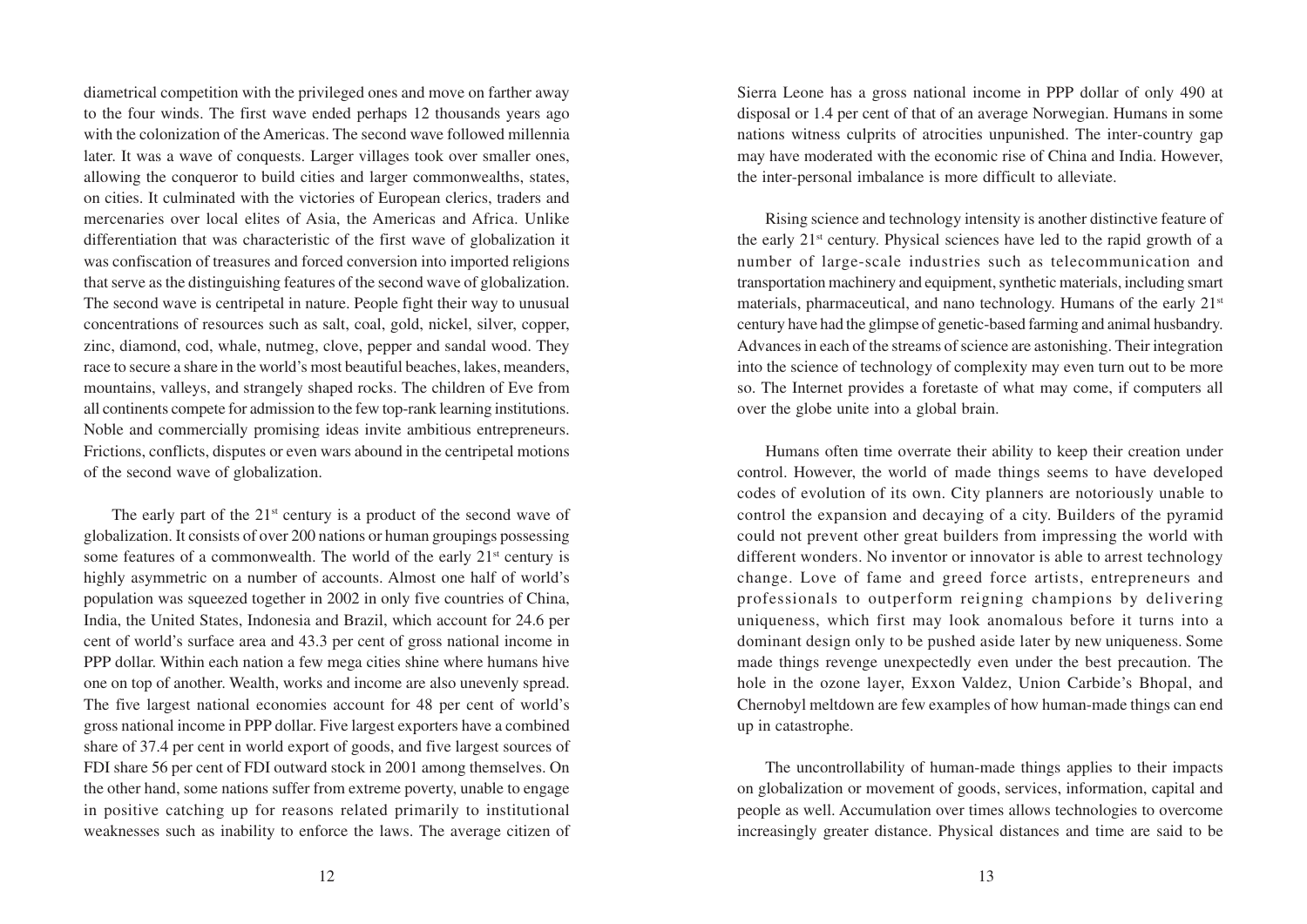compressed following the adoption of new technologies. Information and communication technologies and transportation technologies are cases in point. With them other human-made things increase tremendously in mobility, including perishable goods and a wide range of services. One can indeed argue that technology change serves as a push factor to globalization. Governments may take a defensive position against new technologies for reason related to job preservation. They may also erect high barriers against technologies originated in foreign countries to protect local producers. Such defensive measures have turned out time and time again to be unsustainable. Sooner or later they are relaxed or even removed. Similar force of globalization is also hidden in any best practices. No tyrant is able to permanently ban great musical opuses or great literary works.

If best practices of human-made things are endowed with a force to spread out to even the most distant coordinates from the respective homes of their origination, then globalization is inherent human evolution. That the fruits and costs of globalization are spread unevenly is another issue. Some symptoms of the imbalance were mentioned earlier. The world as it exists at the early part of the  $21<sup>st</sup>$  century is a puzzling mixture of a very high concentration on the one hand and fragmentation into micro nations on the other. The mixture can be seen as the outcome of the first two waves of globalization. Being centrifugal in nature the first wave created fragments of human grouping. The centripetal second wave consolidates some of the fragments into larger groupings of which some became very big indeed. However, a great number of the first wave's fragments survive the forces of concentration of the second wave.

## **Reinvention of Regional Trade and Investment Liberalization**

Will there ever be a third wave of globalization? The finale of evolution is yet to come. Between now and the reduction of matters into the end-dust globalization may still have to evolve through countless of stages that are unknown to contemporary humans. Some nations are very big and seem cohesive like China and the United States. Some are very big but look unstable like Indonesia, Russia and India. Some nations are small in the number of population but huge in terms of territories such as Canada. A great many appears to be too small to sustain some of the usual national

symbols such as national currency and airlines. On the other hand the world has repeatedly witness a buoyant city states such as Venice under the age of commerce and Singapore and Hong Kong in the current era. Some have underexploited their advantages such as Indonesia. If nations were like business, merger and acquisitions would have been occurring at high frequency, and so would have spin-offs.

Reconfiguration is an ongoing process in global politics. The United States got its current size partly because of take-over in the literal sense of the word. The direction of change is hard to guess. Technologies of demassification carry the forces of deconcentration on the one hand. Those of massification release forces of agglomeration on the other hand. Constellation of nations is bound to oscillate within the band of the two forces. Evolution is indifferent to whether or the United States, Russia and Indonesia maintain their current borders or disintegrate to smaller units on the one hand, and whether or not Switzerland, Austria, Lichtenstein remain what they are or fuse into a single state. Nevertheless, one can argue in favour of smaller nations coming together in a larger nation. Gravity as we know it from Isaac Newton depends on mass. An inward-looking nation may have no interest in raising its gravity. In a world of multi-nation competition having a higher gravity is strength. It pulls in superior talents, capital, and trade in goods and services or the factors that serve as sources of distinction.

In spite of globalization nation has remained the dominant mode of how humans are grouped with one another. Its fundamental glue lies in sovereignty. Challenging the nation and sovereignty as outmoded features of human commonwealth is counterproductive, however valid. United Republic of Eve's Children is not only not realistic it is a danger to diversity, which serves as spring to cultural advances and rejuvenation. To be adopted any new mode of grouping will have to live with national sovereignty. Given such initial condition a reinvented regionalism appears to be a promising third way.

Under a regional integration member states do not dissolve. What happens is a pooling of some elements of sovereignty into a quasi-regional sovereignty. Classic examples include the sovereignty to formulate border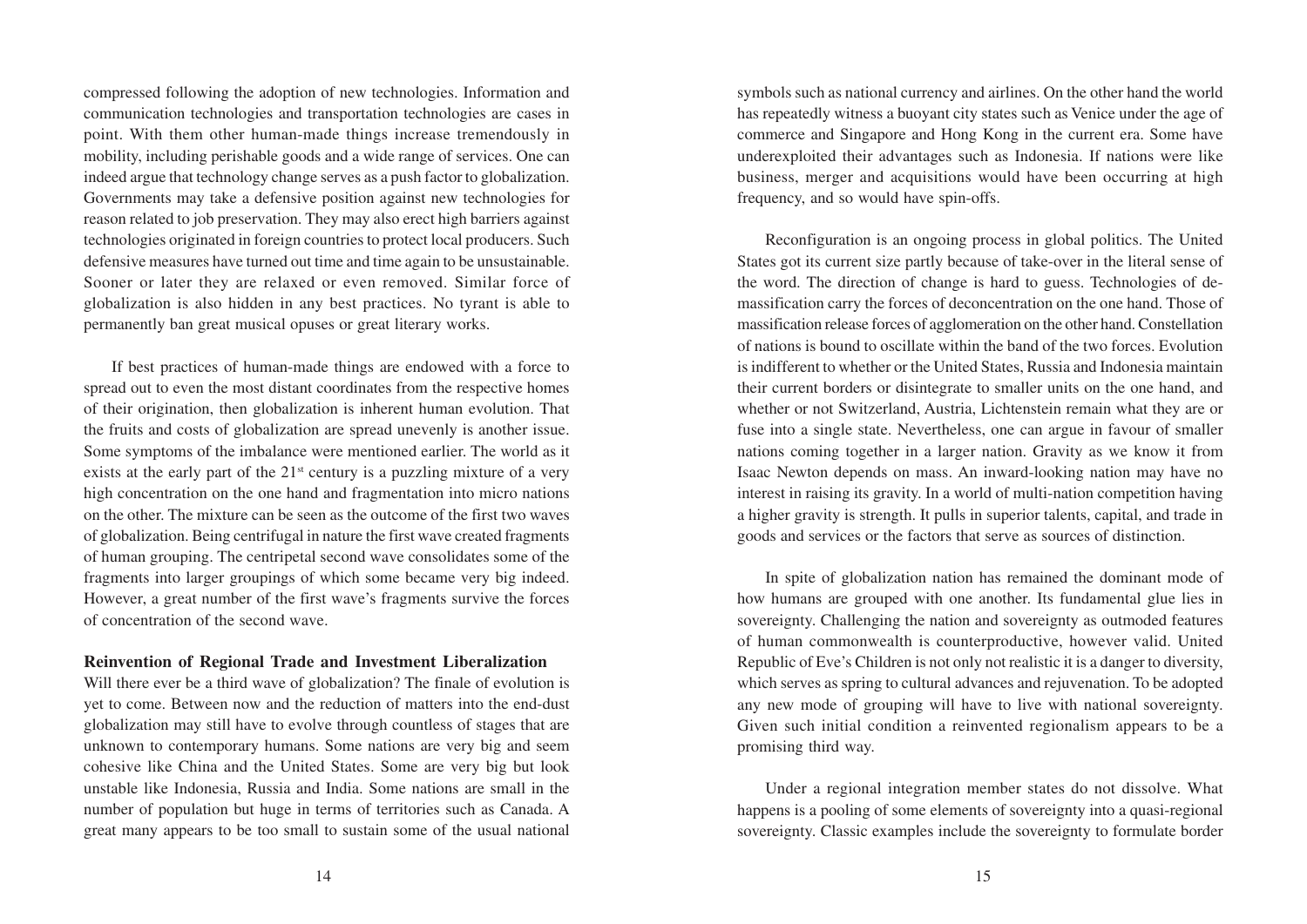protection, be it tariff or non-tariff barriers. European Union is a case in point. It evolves out of modest integration into a deep one and has proven so far to be the most successful of all regional integration initiatives. Needless to say, there are other successes, but they are either too modest or are shortlived or Sisyphean in nature. Failure to pass the test of time is attributable to trivial disputes in some cases, including of course the ones that do not relate to regional integration at all.

Factors behind the current tsunami of regional integration are hard to discern. Whatever they are the fact is undisputable that governments around the globe have reinvented regional integration in a number of ways. Regional integration has become the rule rather than exception as it is implied in Article XXIV of the GATT. Even countries, which used to avoid membership in a regional grouping in favor of multilateralism and have profited handsomely from such basic policy have recently joined the bandwagon of regional integration. All the major trading countries joined or are in the process of joining regional integration. What is more, the new designs of regional integration are more daring than their predecessors. They are no longer confined to border measures, partly perhaps because such confinement would mean little in terms liberalization effects given the success of the GATT or WTO in bringing border protection measures down to triviality. Domestic measures such as investment performance requirements, elements of competition policy, elements of environmental policy and standards have entered into regional integration agreements. Obviously, governments are more willing to negotiate on domestic measures in a regional context than they are under the WTO.

ASEAN, too, has gotten more receptive to economic integration. Twenty years ago when the region was hit by a recession integration was still considered a taboo. In the 1990s leaders of the region changed their position. AFTA was agreed upon in 1992. In the following decade ASEAN experienced a number of important developments. Its membership widened to cover the whole Southeast Asia. Relations with the rest of the world were strengthened. ASEAN is linked more closely with Northeast Asia of China, Japan and South Korea. An East Asian free trade is expected to come out of the ASEAN + 3 arrangements. Beyond

East Asia India and CER have been drawn closer to ASEAN. It may only be a matter of time that similar relationship is woven between ASEAN and other major trading areas, notably the European Union, the United States and Latin America. Notwithstanding the proliferating networks of free trade negotiations between ASEAN and other parts of the world ASEAN has remained internally a shallow integration. Its boldest initiative on intra-regional liberalization is AFTA. ASEAN free trade in services is yet to be agreed upon. ASEAN is far away from being an integrated investment area. Very little has happened in ASEAN macroeconomic co-operation. On matters other than AFTA ASEAN governments have been very slow in making decisions. Yet, without such a deepening at a progressive speed ASEAN is not likely to upgrade the attractiveness of its members vis-à-vis rising growth centers, notably China and India. Even internally, the changed nature of trade has greatly reduced the relevance of regional integration unless it is comprehensive and deep at the same time.

There is one other important reason for arguing that a deep comprehensive ASEAN integration is indispensable under the current network of initiatives on external relations. Using ASEAN as a "strange attractor" for an East Asian integration is unlikely to bear fruits unless ASEAN is willing to set example. Even a deeply integrated ASEAN may still find it difficult to persuade the rest of East Asia on the merits of East Asian integration, given the very limited muscle of ASEAN in terms of its external trade and investments. Being a recipient rather than a donor of official development assistance ASEAN is handicapped in playing the role of champion in trade and investment liberalization. What ASEAN most realistically can do is to serve as the "hub for post offices" while major Asian countries seek to put aside differences in order to promote economic co-operation and integration. ASEAN has once missed the opportunity of playing the role of a champion of the ambitious regional integration of APEC. It should avoid committing the same mistake while endeavoring to promote an East Asian integration or even an Asia-wide integration.

Limitations facing ASEAN are not purely economic in nature. ASEAN politicians still root very deeply in the traditions of the nation state. They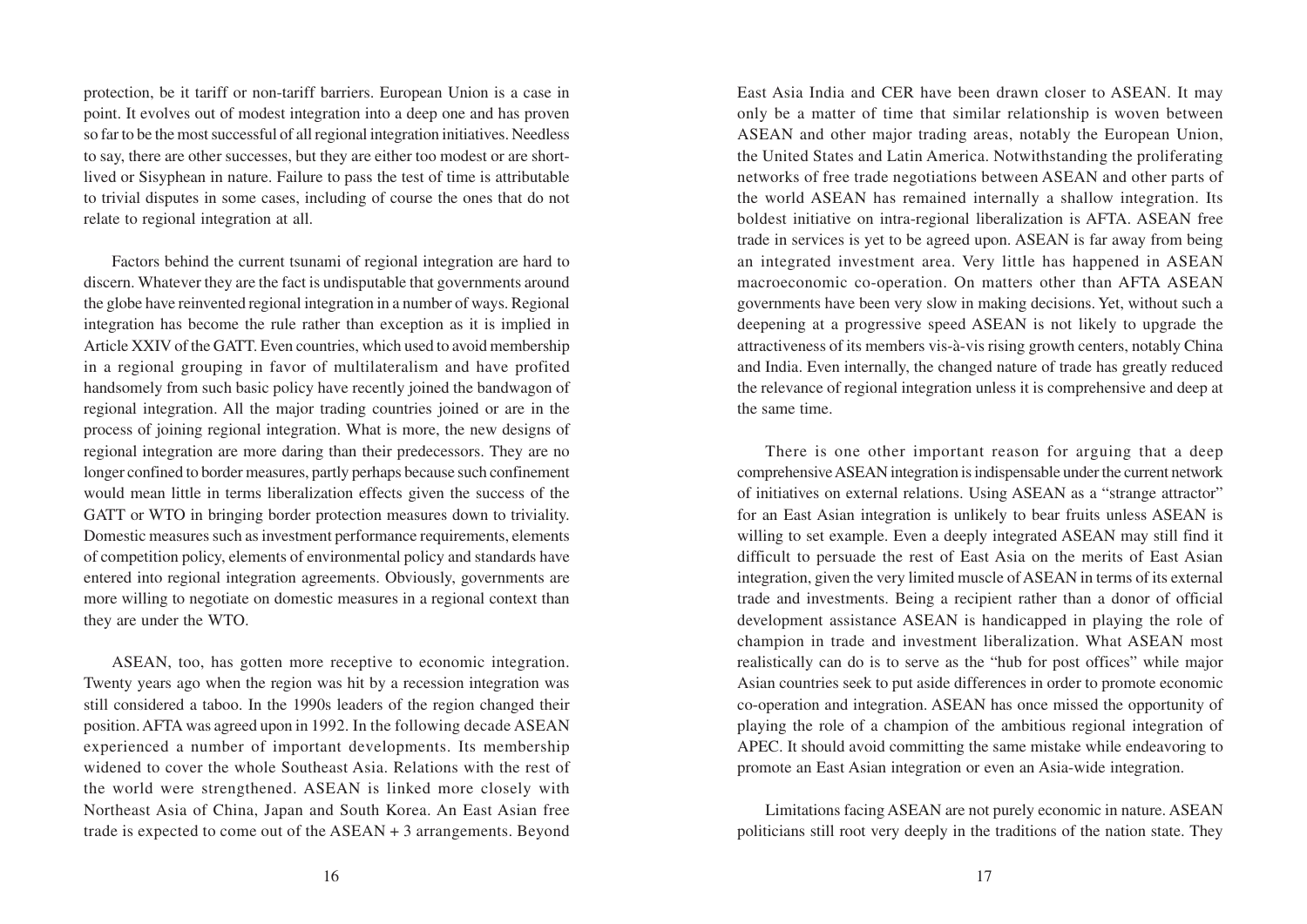are opposed to the pooling of sovereignty into a regional institution. People are also very quick to point out to cultural differences across national borders as barrier to regional integration and overlook, thereby, that the differences are rooted in the same "stem culture". It may take some time before Southeast Asians realize that they rediscover the glues, which have always bound them together in a shared future.

#### **RIS Discussion Papers**

*Available at* http://www.ris.org.in/risdiscussion\_papers.html

- DP#94-2005 *India-Central Asia Economic Relations: A Report of RIS/ CII Seminar*
- DP#93-2005 *Asian Energy Outlook to 2020: Trends, Patterns and Imperatives of Regional Cooperation* by Kokichi Ito, Li Zhidong and Ryoichi Komiyama
- DP#92-2005 *Regional Trade and Investment Architecture in Asia-Pacific: Emerging Trends and Imperatives* by Tiziana Bonapace
- DP#91-2005 *India-East Asia Integration: A Win-Win for Asia* by Mukul G. Asher and Rahul Sen
- DP#90-2005 Strategic Relevance of Asian Economic Integration by Eric Teo Chu Cheow
- DP#89-2005 *China's Role in the Asian Economic Unification Process* by Yao Chao Cheng
- DP#88-2005 *Strategic Approach to Strengthening the International Competitiveness in Knowledge Based Industries: Electronics Industry* by K. J. Joseph
- DP#87-2004 *Regional Cooperation for Poverty Alleviation and Food Security in South Asia* by Sachin Chaturvedi
- DP#86-2004 *Towards a Free Trade Area in South Asia: Charting A Feasible Course for Trade Liberalisation with Reference to India's Role* by Indra Nath Mukherji
- DP#85-2004 *Industrial Restructuring and Export Competitiveness of the Textiles and Clothing Sector in SAARC in the Context of MFA Phase-Out by* Ram Upendra Das
- DP#84-2004 *India's Export by Countries and Commodities: On the Estimation of a Forecasting Model Using Panel Data by* Rajesh Mehta and Parul Mathur
- DP#83-2004 *Strategic Approach to Strengthening the International Competitiveness in Knowledge Based Industries:Indian Chemical Industry* by Vijay Kumar Kaul
- DP#82-2004 *Strategic approach to Strengthening the International Competitiveness in Knowledge Based Industries: The Case of Indian Automotive Industry* by Neelam Singh
- DP#81-2004 *Strategic approach to Strengthening the International Competitiveness in Knowledge Based Industries: Nonelectrical Machinery Industry* by M. Padma Suresh